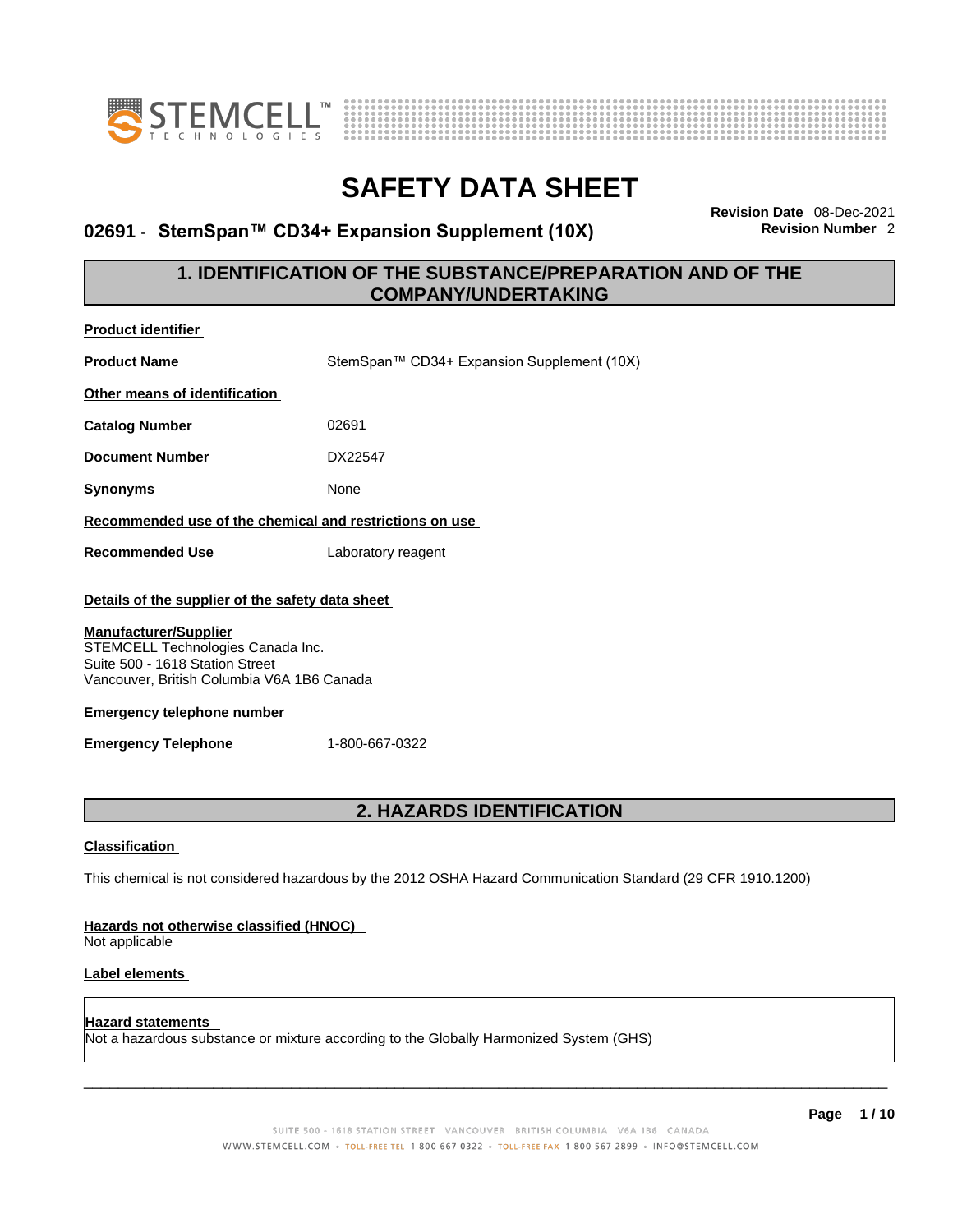



# \_\_\_\_\_\_\_\_\_\_\_\_\_\_\_\_\_\_\_\_\_\_\_\_\_\_\_\_\_\_\_\_\_\_\_\_\_\_\_\_\_\_\_\_\_\_\_\_\_\_\_\_\_\_\_\_\_\_\_\_\_\_\_\_\_\_\_\_\_\_\_\_\_\_\_\_\_\_\_\_\_\_\_\_\_\_\_\_\_\_\_\_\_ **Revision Date** 08-Dec-2021 **02691** - **StemSpan™ CD34+ Expansion Supplement (10X) Revision Number** 2

The product contains no substances which at their given concentration, are considered to be hazardous to health.

**Appearance** Clear **Physical state** Liquid

**Odor** No data available

**Other Information**  Not applicable

#### **Unknown acute toxicity** 1.292E-05 % of the mixture consists of ingredient(s) of unknown toxicity

1.292E-05 % of the mixture consists of ingredient(s) of unknown acute oral toxicity

1.292E-05 % of the mixture consists of ingredient(s) of unknown acute dermal toxicity

1.292E-05 % of the mixture consists of ingredient(s) of unknown acute inhalation toxicity (gas)

1.292E-05 % of the mixture consists of ingredient(s) of unknown acute inhalation toxicity (vapor)

1.292E-05 % of the mixture consists of ingredient(s) of unknown acute inhalation toxicity (dust/mist)

### **3. COMPOSITION/INFORMATION ON INGREDIENTS**

#### **Substance**

Not applicable.

#### **Mixture**

Not a hazardous substance or mixture according to the Globally Harmonized System (GHS)

\*The exact percentage (concentration) of composition has been withheld as a trade secret.

### **4. FIRST AID MEASURES**

### **Description of first aid measures**

| <b>Inhalation</b>   | Remove to fresh air.                                                                                                    |
|---------------------|-------------------------------------------------------------------------------------------------------------------------|
| Eye contact         | Rinse thoroughly with plenty of water for at least 15 minutes, lifting lower and upper eyelids.<br>Consult a physician. |
| <b>Skin contact</b> | Wash skin with soap and water.                                                                                          |
| Ingestion           | Clean mouth with water and drink afterwards plenty of water.                                                            |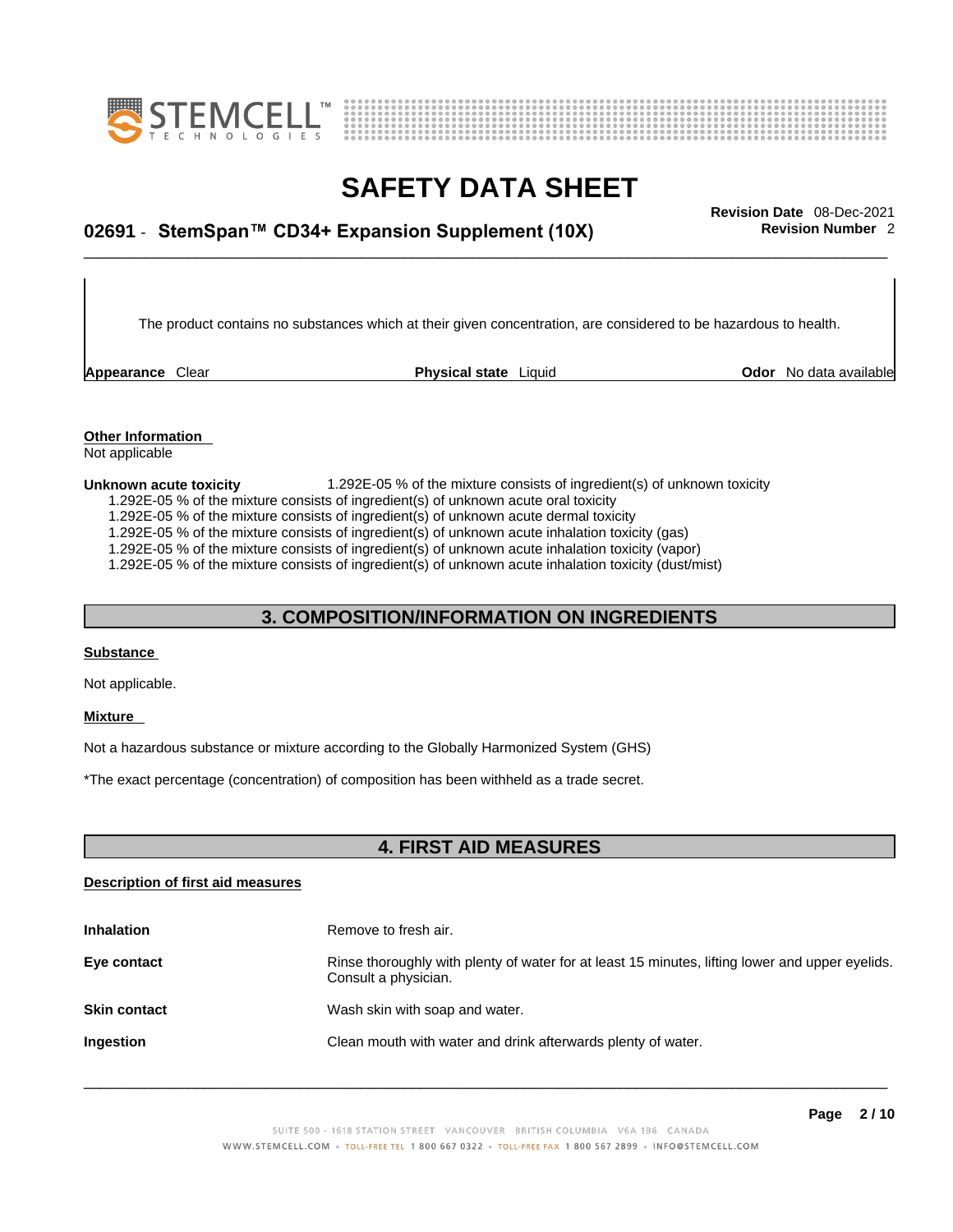



# \_\_\_\_\_\_\_\_\_\_\_\_\_\_\_\_\_\_\_\_\_\_\_\_\_\_\_\_\_\_\_\_\_\_\_\_\_\_\_\_\_\_\_\_\_\_\_\_\_\_\_\_\_\_\_\_\_\_\_\_\_\_\_\_\_\_\_\_\_\_\_\_\_\_\_\_\_\_\_\_\_\_\_\_\_\_\_\_\_\_\_\_\_ **Revision Date** 08-Dec-2021 **02691** - **StemSpan™ CD34+ Expansion Supplement (10X) Revision Number** 2

| Most important symptoms and effects, both acute and delayed                                               |                                                                                                                                       |
|-----------------------------------------------------------------------------------------------------------|---------------------------------------------------------------------------------------------------------------------------------------|
| Symptoms                                                                                                  | No information available.                                                                                                             |
|                                                                                                           | Indication of any immediate medical attention and special treatment needed                                                            |
| Note to physicians<br>Treat symptomatically.                                                              |                                                                                                                                       |
|                                                                                                           |                                                                                                                                       |
|                                                                                                           | <b>5. FIRE-FIGHTING MEASURES</b>                                                                                                      |
| Suitable Extinguishing Media                                                                              | Use extinguishing measures that are appropriate to local circumstances and the<br>surrounding environment.                            |
| Unsuitable extinguishing media                                                                            | CAUTION: Use of water spray when fighting fire may be inefficient.                                                                    |
| Specific hazards arising from the<br>chemical                                                             | No information available.                                                                                                             |
| <b>Explosion data</b><br>Sensitivity to Mechanical Impact None.<br><b>Sensitivity to Static Discharge</b> | None.                                                                                                                                 |
| Special protective equipment for<br>fire-fighters                                                         | Firefighters should wear self-contained breathing apparatus and full firefighting turnout<br>gear. Use personal protection equipment. |

# **6. ACCIDENTAL RELEASE MEASURES**

### **Personal precautions, protective equipment and emergency procedures**

| <b>Personal precautions</b>                          | Ensure adequate ventilation.                                                         |  |  |
|------------------------------------------------------|--------------------------------------------------------------------------------------|--|--|
|                                                      |                                                                                      |  |  |
| <b>Environmental precautions</b>                     |                                                                                      |  |  |
| <b>Environmental precautions</b>                     | See Section 12 for additional Ecological Information.                                |  |  |
| Methods and material for containment and cleaning up |                                                                                      |  |  |
| <b>Methods for containment</b>                       | Prevent further leakage or spillage if safe to do so.                                |  |  |
| Methods for cleaning up                              | Pick up and transfer to properly labeled containers.                                 |  |  |
| Prevention of secondary hazards                      | Clean contaminated objects and areas thoroughly observing environmental regulations. |  |  |
|                                                      |                                                                                      |  |  |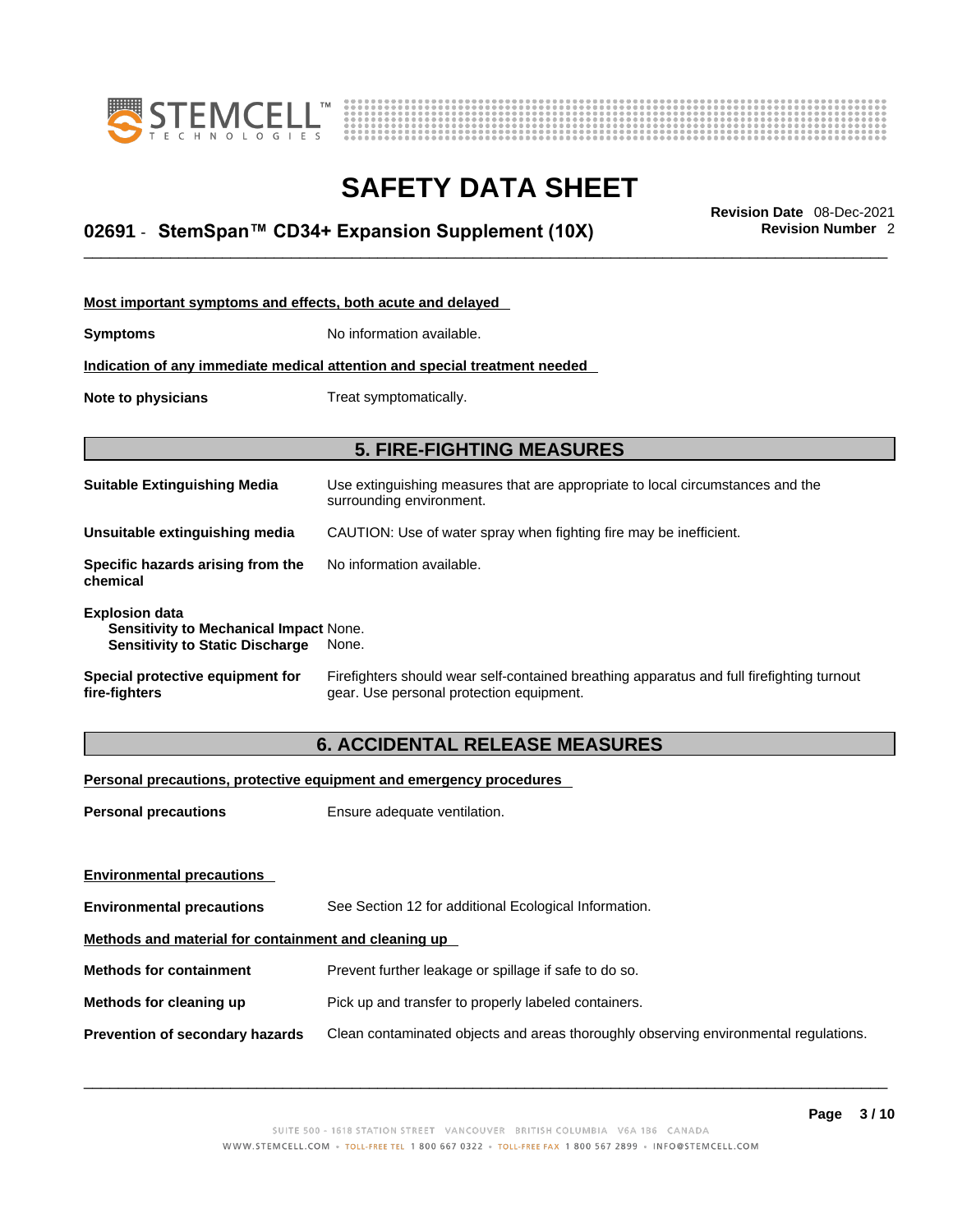



# \_\_\_\_\_\_\_\_\_\_\_\_\_\_\_\_\_\_\_\_\_\_\_\_\_\_\_\_\_\_\_\_\_\_\_\_\_\_\_\_\_\_\_\_\_\_\_\_\_\_\_\_\_\_\_\_\_\_\_\_\_\_\_\_\_\_\_\_\_\_\_\_\_\_\_\_\_\_\_\_\_\_\_\_\_\_\_\_\_\_\_\_\_ **Revision Date** 08-Dec-2021 **02691** - **StemSpan™ CD34+ Expansion Supplement (10X) Revision Number** 2

|                                                              | 7. HANDLING AND STORAGE                                                                                                                                                     |
|--------------------------------------------------------------|-----------------------------------------------------------------------------------------------------------------------------------------------------------------------------|
| <b>Precautions for safe handling</b>                         |                                                                                                                                                                             |
| Advice on safe handling                                      | Handle in accordance with good industrial hygiene and safety practice.                                                                                                      |
| Conditions for safe storage, including any incompatibilities |                                                                                                                                                                             |
| <b>Storage Conditions</b>                                    | Store in accordance with information listed on the Product Information Sheet (PIS).                                                                                         |
|                                                              |                                                                                                                                                                             |
|                                                              | 8. EXPOSURE CONTROLS/PERSONAL PROTECTION                                                                                                                                    |
| <b>Control parameters</b>                                    |                                                                                                                                                                             |
| <b>Exposure Limits</b>                                       | This product, as supplied, does not contain any hazardous materials with occupational<br>exposure limits established by the region specific regulatory bodies.              |
| <b>Appropriate engineering controls</b>                      |                                                                                                                                                                             |
| <b>Engineering controls</b>                                  | <b>Showers</b><br>Eyewash stations<br>Ventilation systems.                                                                                                                  |
|                                                              | Individual protection measures, such as personal protective equipment                                                                                                       |
| <b>Eye/face protection</b>                                   | No special protective equipment required.                                                                                                                                   |
| Skin and body protection                                     | No special protective equipment required.                                                                                                                                   |
| <b>Respiratory protection</b>                                | No protective equipment is needed under normal use conditions. If exposure limits are<br>exceeded or irritation is experienced, ventilation and evacuation may be required. |
| <b>General hygiene considerations</b>                        | Handle in accordance with good industrial hygiene and safety practice.                                                                                                      |

# **9. PHYSICAL AND CHEMICAL PROPERTIES**

**Information on basic physical and chemical properties Physical state**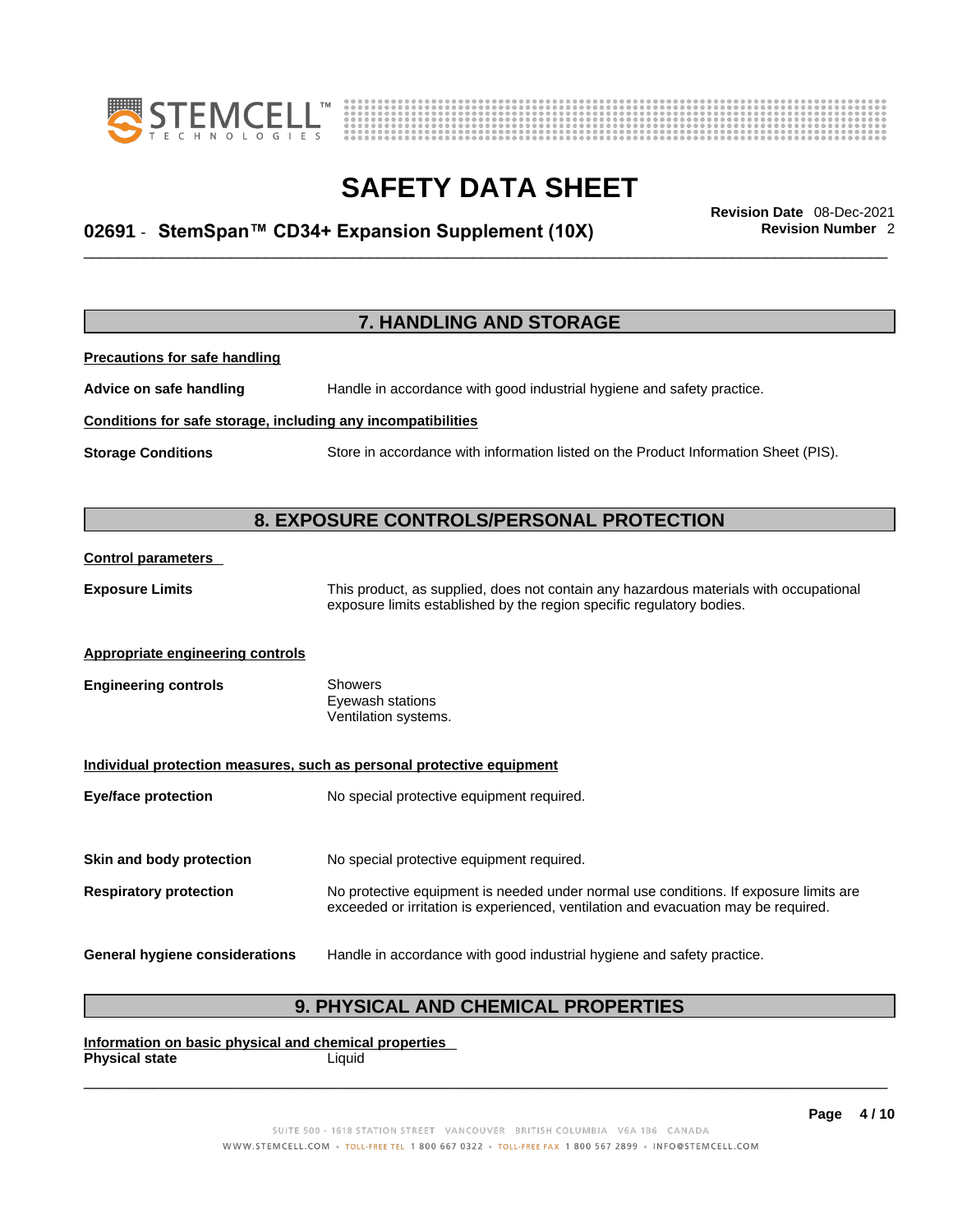



# \_\_\_\_\_\_\_\_\_\_\_\_\_\_\_\_\_\_\_\_\_\_\_\_\_\_\_\_\_\_\_\_\_\_\_\_\_\_\_\_\_\_\_\_\_\_\_\_\_\_\_\_\_\_\_\_\_\_\_\_\_\_\_\_\_\_\_\_\_\_\_\_\_\_\_\_\_\_\_\_\_\_\_\_\_\_\_\_\_\_\_\_\_ **Revision Date** 08-Dec-2021 **02691** - **StemSpan™ CD34+ Expansion Supplement (10X) Revision Number** 2

**Appearance** Clear<br> **Color** Color **Color** red **Odor No data available**<br> **Odor threshold No data available** 

| Property                         |
|----------------------------------|
| рH                               |
| Melting point / freezing point   |
| Boiling point / boiling range    |
| <b>Flash point</b>               |
| <b>Evaporation rate</b>          |
| Flammability (solid, gas)        |
| <b>Flammability Limit in Air</b> |
| <b>Upper flammability limit:</b> |
| Lower flammability limit:        |
| Vapor pressure                   |
| Vapor density                    |
| <b>Relative density</b>          |
| <b>Water solubility</b>          |
| Solubility in other solvents     |
| <b>Partition coefficient</b>     |
| <b>Autoignition temperature</b>  |
| <b>Decomposition temperature</b> |
| <b>Kinematic viscosity</b>       |
| <b>Dynamic viscosity</b>         |
| <b>Explosive properties</b>      |
| <b>Oxidizing properties</b>      |
|                                  |

**Other Information** 

**No data available** 

**Explosive properties** No data available **Oxidizing properties** No information available **No data available** None known **No data available None known Roidata available 1999 Mone known**<br> **Boiling** None known<br> **Roidata available None known No data available Evaporation No data available None known**<br> **Evaporation** None known<br>
None known **No data available No data available Lower flammability limit:** No data available **Vapora Available None known**<br> **Pressure No data available None known**<br>
None known **Vapor density Available** None known<br>
No data available None known **No data available No data available None known Solution Islam in Solution None known** None known **Partition Partition Coefficient Coefficient Coefficient Coefficient Coefficient Coefficient Coefficient Coefficient Coefficient Coefficient Coefficient Coefficient Coefficient Coefficient C Automische Munder None known**<br> **Automische None known**<br>
None known **No data available** No data available **None known** No data available None known

**Softening point**<br> **Molecular weight**<br> **Molecular weight**<br> **Molecular weight**<br> **Molecular weight No information available Molecular formula** No information available **VOC Content (%)**<br>
Liquid Density<br>
No information available<br>
No information available **No information available Bulk density No information available** 

### **Property CONSIDERENT VALUES PROPERTY Remarks • Method**

**Flammability Limit in Air** None known

### **10. STABILITY AND REACTIVITY**

| Reactivity                                                              | No information available.                                 |
|-------------------------------------------------------------------------|-----------------------------------------------------------|
| Chemical stability                                                      | Stable under recommended transport or storage conditions. |
| <b>Possibility of hazardous reactions</b> None under normal processing. |                                                           |
| <b>Conditions to avoid</b>                                              | None known based on information supplied.                 |
| Incompatible materials                                                  | None known based on information supplied.                 |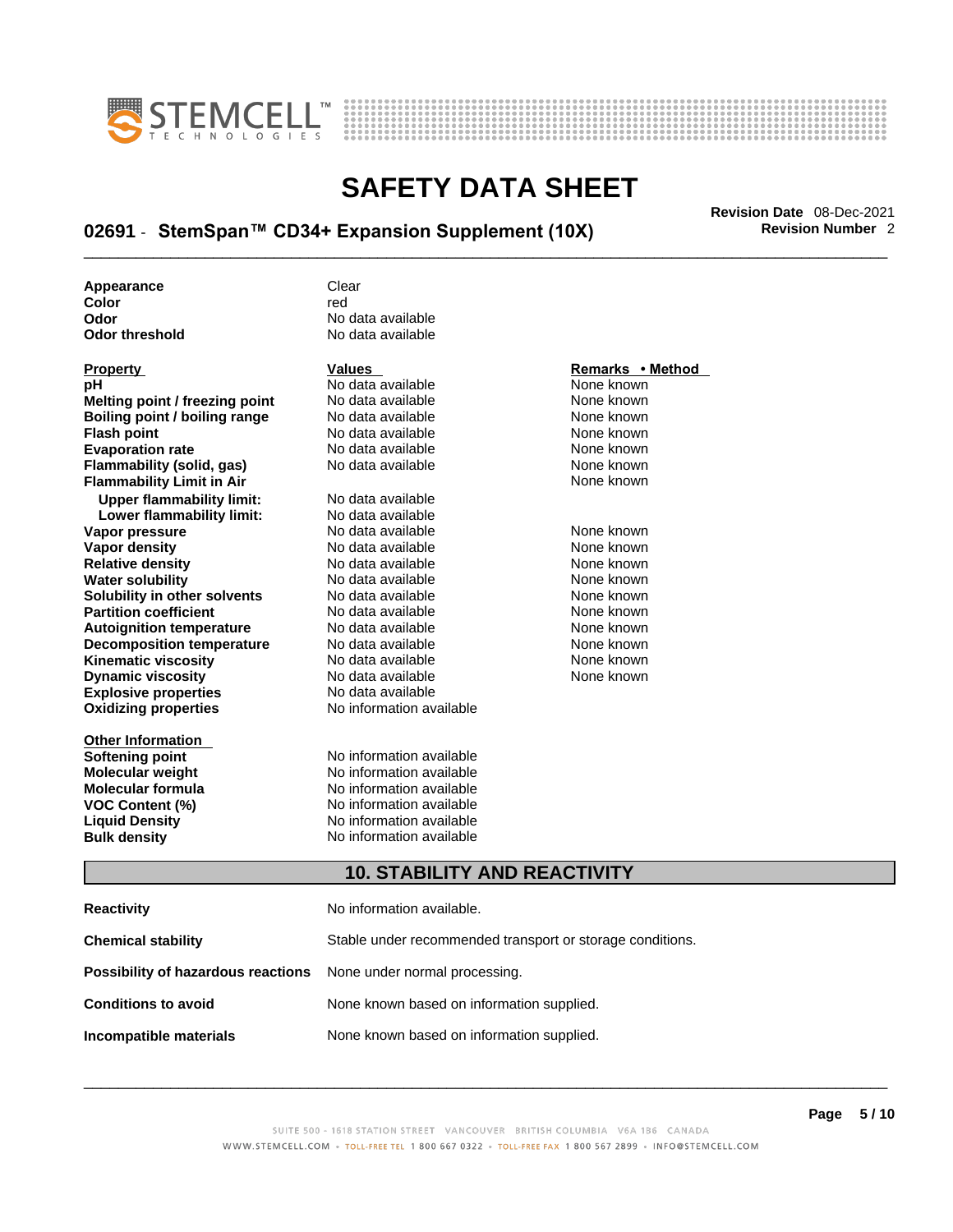



# \_\_\_\_\_\_\_\_\_\_\_\_\_\_\_\_\_\_\_\_\_\_\_\_\_\_\_\_\_\_\_\_\_\_\_\_\_\_\_\_\_\_\_\_\_\_\_\_\_\_\_\_\_\_\_\_\_\_\_\_\_\_\_\_\_\_\_\_\_\_\_\_\_\_\_\_\_\_\_\_\_\_\_\_\_\_\_\_\_\_\_\_\_ **Revision Date** 08-Dec-2021 **02691** - **StemSpan™ CD34+ Expansion Supplement (10X) Revision Number** 2

**Hazardous decomposition products** None known based on information supplied.

## **11. TOXICOLOGICAL INFORMATION**

**Information on likely routes of exposure**

**Product Information**

| <b>Inhalation</b>                                                            | Specific test data for the substance or mixture is not available. |  |
|------------------------------------------------------------------------------|-------------------------------------------------------------------|--|
| Eye contact                                                                  | Specific test data for the substance or mixture is not available. |  |
| <b>Skin contact</b>                                                          | Specific test data for the substance or mixture is not available. |  |
| Ingestion                                                                    | Specific test data for the substance or mixture is not available. |  |
| Symptoms related to the physical, chemical and toxicological characteristics |                                                                   |  |
| Symptoms                                                                     | No information available.                                         |  |
|                                                                              |                                                                   |  |

**Numerical measures of toxicity**

#### **Acute toxicity**

**Unknown acute toxicity** 1.292E-05 % of the mixture consists of ingredient(s) of unknown toxicity 1.292E-05 % of the mixture consists of ingredient(s) of unknown acute oral toxicity

1.292E-05 % of the mixture consists of ingredient(s) of unknown acute dermal toxicity

1.292E-05 % of the mixture consists of ingredient(s) of unknown acute inhalation toxicity (gas)

1.292E-05 % of the mixture consists of ingredient(s) of unknown acute inhalation toxicity (vapor)

1.292E-05 % of the mixture consists of ingredient(s) of unknown acute inhalation toxicity (dust/mist)

Product Information

### **Delayed and immediate effects as well as chronic effects from short and long-term exposure**

| <b>Skin corrosion/irritation</b>                                       | No information available. |
|------------------------------------------------------------------------|---------------------------|
| <b>Product Information</b>                                             |                           |
| Serious eye damage/eye irritation<br><b>Product Information</b>        | No information available. |
| <b>Respiratory or skin sensitization</b><br><b>Product Information</b> | No information available. |
| <b>Germ cell mutagenicity</b>                                          | No information available. |
|                                                                        |                           |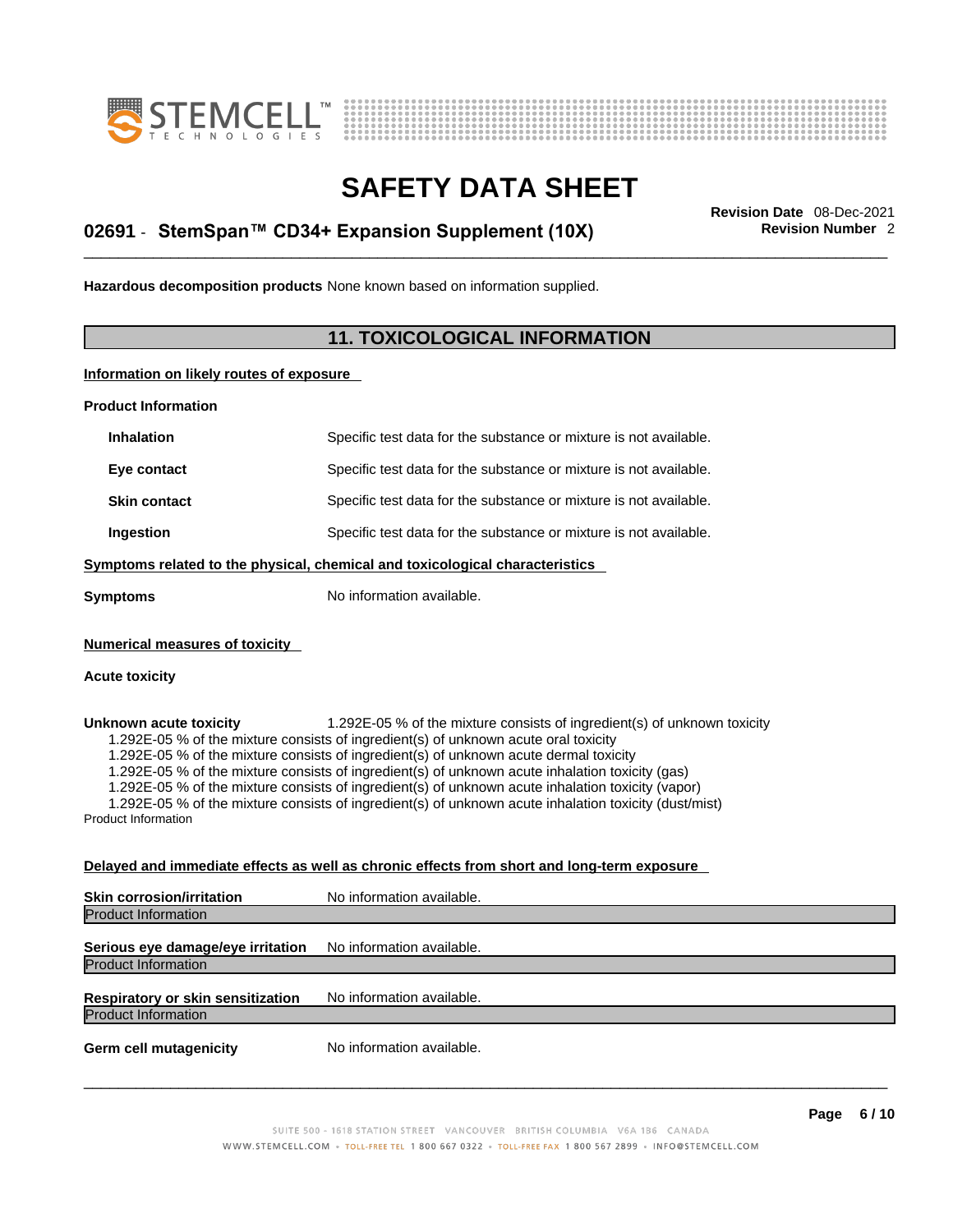



# \_\_\_\_\_\_\_\_\_\_\_\_\_\_\_\_\_\_\_\_\_\_\_\_\_\_\_\_\_\_\_\_\_\_\_\_\_\_\_\_\_\_\_\_\_\_\_\_\_\_\_\_\_\_\_\_\_\_\_\_\_\_\_\_\_\_\_\_\_\_\_\_\_\_\_\_\_\_\_\_\_\_\_\_\_\_\_\_\_\_\_\_\_ **Revision Date** 08-Dec-2021 **02691** - **StemSpan™ CD34+ Expansion Supplement (10X) Revision Number** 2

| <b>Product Information</b>             |                                                                                                                    |
|----------------------------------------|--------------------------------------------------------------------------------------------------------------------|
| Carcinogenicity                        | No information available.                                                                                          |
| <b>Reproductive toxicity</b>           | No information available.<br><b>Product Information</b>                                                            |
| <b>STOT - single exposure</b>          | No information available.<br><b>Product Information</b>                                                            |
| <b>STOT - repeated exposure</b>        | No information available.<br><b>Product Information</b>                                                            |
| <b>Aspiration hazard</b>               | No information available.                                                                                          |
|                                        | <b>12. ECOLOGICAL INFORMATION</b>                                                                                  |
| <b>Ecotoxicity</b>                     | <b>Product Information</b>                                                                                         |
|                                        |                                                                                                                    |
| <b>Persistence and degradability</b>   | No information available.                                                                                          |
| <b>Bioaccumulation</b>                 | There is no data for this product.                                                                                 |
| Other adverse effects                  | No information available.                                                                                          |
|                                        | <b>13. DISPOSAL CONSIDERATIONS</b>                                                                                 |
| <b>Waste treatment methods</b>         |                                                                                                                    |
| Waste from residues/unused<br>products | Dispose of in accordance with local regulations. Dispose of waste in accordance with<br>environmental legislation. |
| <b>Contaminated packaging</b>          | Do not reuse empty containers.                                                                                     |
|                                        |                                                                                                                    |

# **14. TRANSPORT INFORMATION**

DOT Not regulated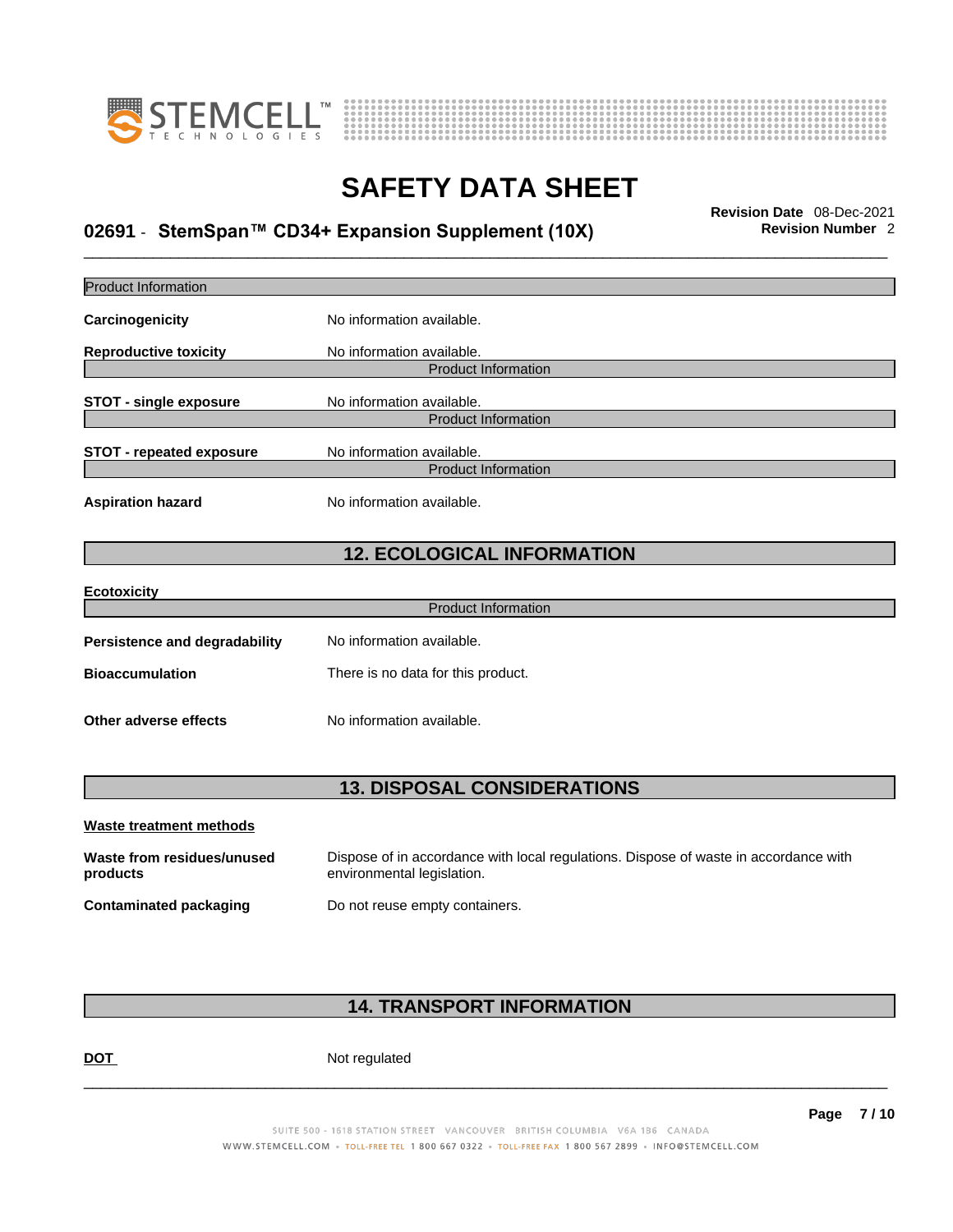



# \_\_\_\_\_\_\_\_\_\_\_\_\_\_\_\_\_\_\_\_\_\_\_\_\_\_\_\_\_\_\_\_\_\_\_\_\_\_\_\_\_\_\_\_\_\_\_\_\_\_\_\_\_\_\_\_\_\_\_\_\_\_\_\_\_\_\_\_\_\_\_\_\_\_\_\_\_\_\_\_\_\_\_\_\_\_\_\_\_\_\_\_\_ **Revision Date** 08-Dec-2021 **02691** - **StemSpan™ CD34+ Expansion Supplement (10X) Revision Number** 2

| TDG         | Not regulated |
|-------------|---------------|
| <b>MEX</b>  | Not regulated |
| ICAO (air)  | Not regulated |
| <b>IATA</b> | Not regulated |
| <b>IMDG</b> | Not regulated |
| <b>RID</b>  | Not regulated |
| <b>ADR</b>  | Not regulated |
| <b>ADN</b>  | Not regulated |
|             |               |

### **15. REGULATORY INFORMATION**

| International Inventories |                 |  |
|---------------------------|-----------------|--|
| <b>TSCA</b>               | Does not comply |  |
| <b>DSL/NDSL</b>           | Does not comply |  |
| <b>EINECS/ELINCS</b>      | Does not comply |  |
| <b>ENCS</b>               | Does not comply |  |
| <b>IECSC</b>              | Does not comply |  |
| <b>KECL</b>               | Does not comply |  |
| <b>PICCS</b>              | Does not comply |  |
| <b>AICS</b>               | Does not comply |  |
|                           |                 |  |

 **Legend:** 

 **TSCA** - United States Toxic Substances Control Act Section 8(b) Inventory

 **DSL/NDSL** - Canadian Domestic Substances List/Non-Domestic Substances List

 **EINECS/ELINCS** - European Inventory of Existing Chemical Substances/European List of Notified Chemical Substances

 **ENCS** - Japan Existing and New Chemical Substances

 **IECSC** - China Inventory of Existing Chemical Substances

 **KECL** - Korean Existing and Evaluated Chemical Substances

 **PICCS** - Philippines Inventory of Chemicals and Chemical Substances

 **AICS** - Australian Inventory of Chemical Substances

### **US Federal Regulations**

### **SARA 313**

Section 313 of Title III of the Superfund Amendments and Reauthorization Act of 1986 (SARA). This product does not contain any chemicals which are subject to the reporting requirements of the Act and Title 40 of the Code of Federal Regulations, Part 372.

| No |  |
|----|--|
| N٥ |  |
|    |  |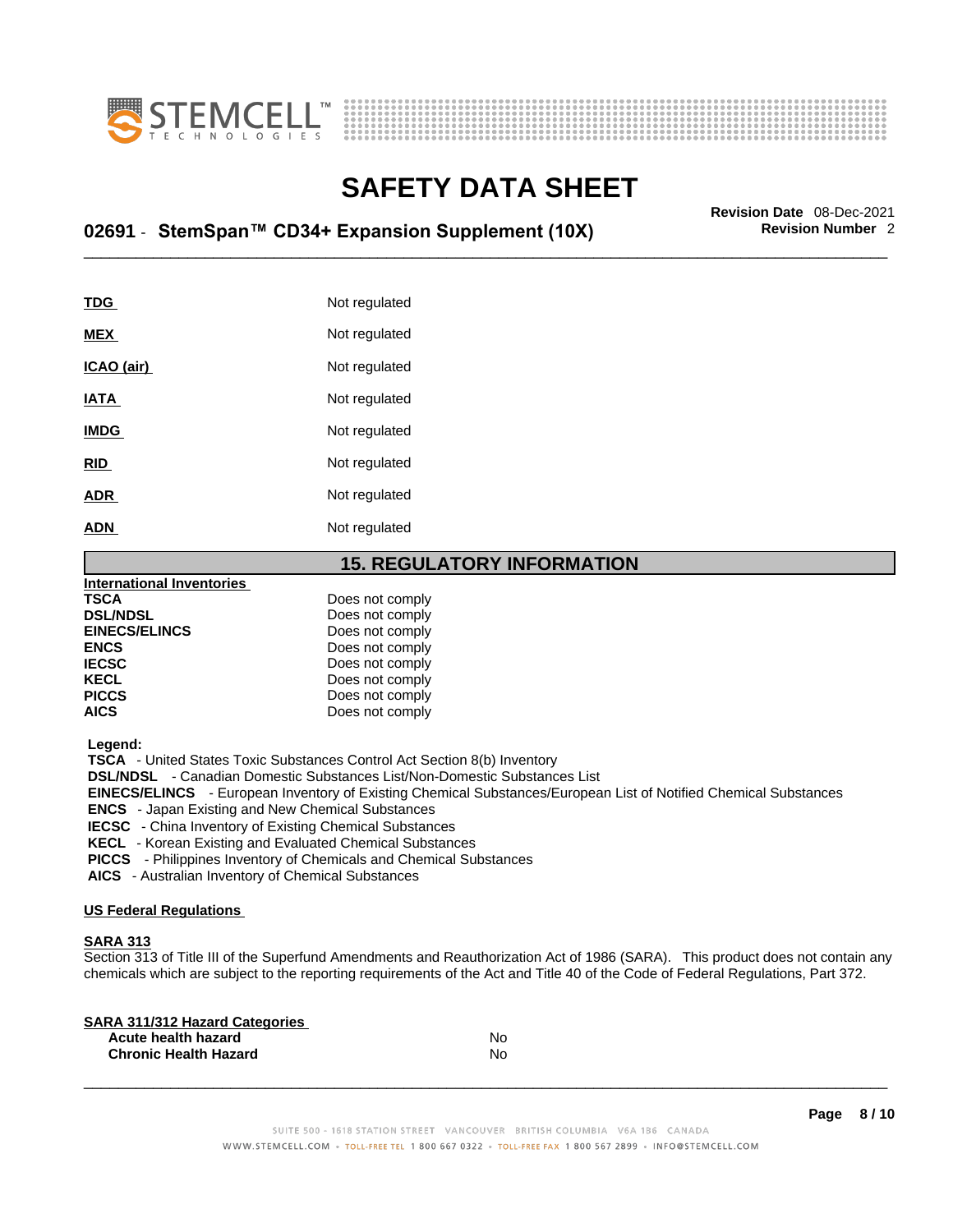



# \_\_\_\_\_\_\_\_\_\_\_\_\_\_\_\_\_\_\_\_\_\_\_\_\_\_\_\_\_\_\_\_\_\_\_\_\_\_\_\_\_\_\_\_\_\_\_\_\_\_\_\_\_\_\_\_\_\_\_\_\_\_\_\_\_\_\_\_\_\_\_\_\_\_\_\_\_\_\_\_\_\_\_\_\_\_\_\_\_\_\_\_\_ **Revision Date** 08-Dec-2021 **02691** - **StemSpan™ CD34+ Expansion Supplement (10X) Revision Number** 2

| Fire hazard                       | No  |
|-----------------------------------|-----|
| Sudden release of pressure hazard | No  |
| <b>Reactive Hazard</b>            | No. |

#### **CWA** (Clean Water Act)

This product does not contain any substances regulated as pollutants pursuant to the Clean Water Act (40 CFR 122.21 and 40 CFR 122.42).

#### **CERCLA**

This material, as supplied, does not contain any substances regulated as hazardous substances under the Comprehensive Environmental Response Compensation and Liability Act (CERCLA) (40 CFR 302) or the Superfund Amendments and Reauthorization Act (SARA) (40 CFR 355). There may be specific reporting requirements at the local, regional, or state level pertaining to releases of this material.

#### **US State Regulations**

#### **California Proposition 65**

This product does not contain any Proposition 65 chemicals.

### **U.S. State Right-to-Know Regulations**

#### **US State Regulations**

| Chemical name      | New Jersey | Massachusetts | Pennsylvania |
|--------------------|------------|---------------|--------------|
| Water<br>7732-18-5 |            |               |              |
| Trade secret       | ,          |               |              |

### **U.S. EPA Label Information**

**EPA Pesticide Registration Number** Not applicable

### **16. OTHER INFORMATION, INCLUDING DATE OF PREPARATION OF THE LAST REVISION**

**Prepared By, State Control. STEMCELL Technologies Canada Inc.** Cuality Control. STEMCELL Technologies Canada Inc.

**Revision Date** 08-Dec-2021

**Disclaimer**

**Revision Note** Noinformation available.

The information provided in this Safety Data Sheet is correct to the best of our knowledge, information and belief at the date of its publication. The information given is designed only as a guidance for safe handling, use, processing, storage,